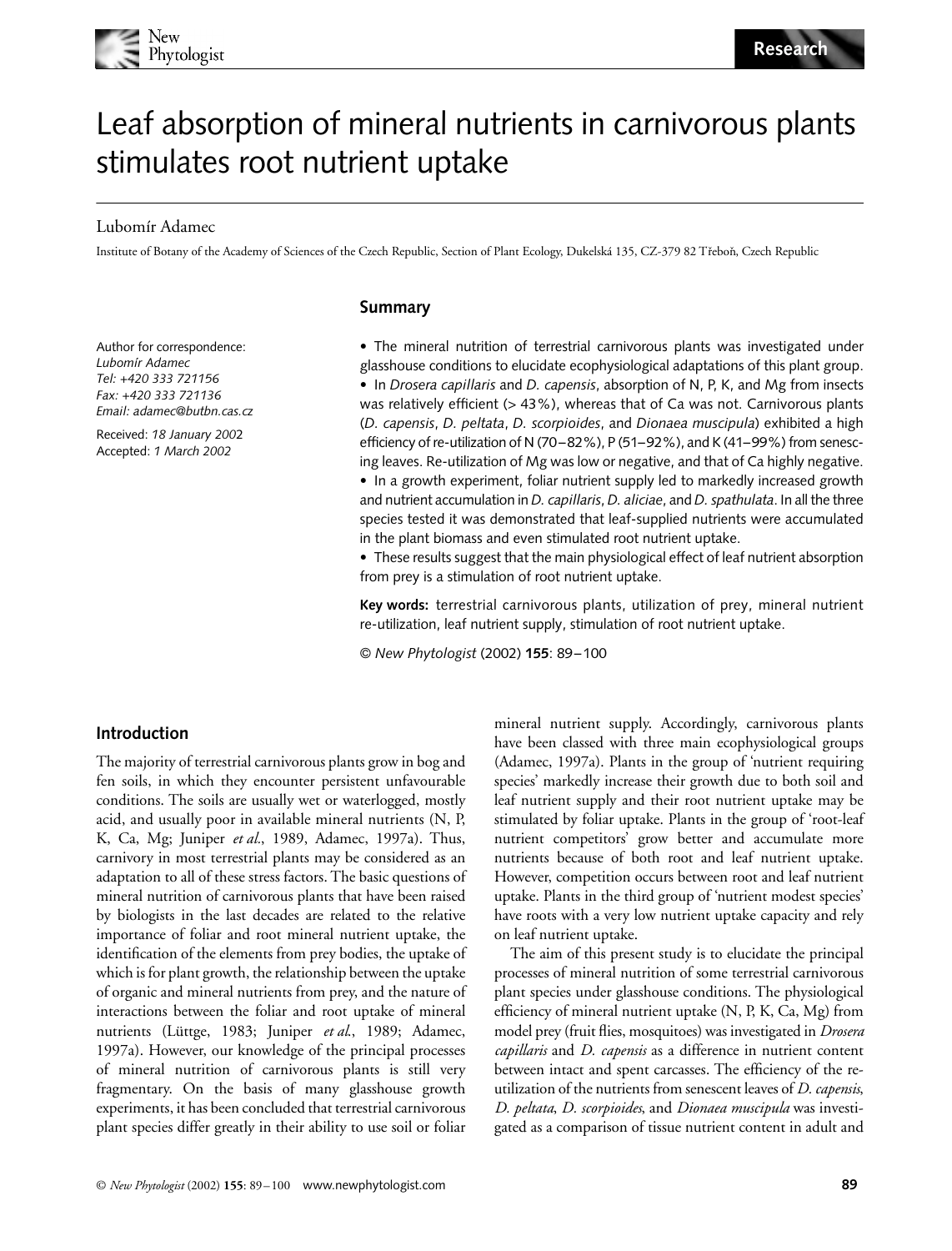|                                                                                                                                 | Initial                      | $NHA$ <sup>+</sup> -N | $POA-P$                 | К                       | Ca                       | Mg                       |
|---------------------------------------------------------------------------------------------------------------------------------|------------------------------|-----------------------|-------------------------|-------------------------|--------------------------|--------------------------|
| Soil type                                                                                                                       | рH                           |                       |                         | $mg \, kg^{-1}$ (d. wt) |                          |                          |
| (A) Conifer leaf mould (1999)<br>(B) Conifer leaf mould (2000)<br>(C) Acid fen soil (1999)<br>(D) Acid fen soil $+$ sand (2000) | 4.20<br>4.38<br>4.10<br>4.16 | 27<br>151<br>31<br>23 | 8.7<br>4.7<br>17<br>5.7 | 229<br>267<br>47<br>30  | 342<br>720<br>569<br>260 | 337<br>484<br>-74<br>143 |

**Table 1** Available nutrient content and pH values in soils used for growing carnivorous plants throughout the study

One mixed soil sample was analysed.

senescent leaves. A growth experiment was performed to reveal the effect of foliar mineral nutrient supply on root nutrient uptake in *Drosera capillaris*, *D. aliciae*, and *D. spathulata*. Thus, the hypothesis that foliar mineral nutrient supply can stimulate root nutrient uptake (Hanslin & Karlsson, 1996; Adamec, 1997a) was tested.

#### **Materials and Methods**

#### Mineral nutrient uptake from prey

The proportions of total N, P, K, Ca, and Mg absorbed from model prey were investigated in two perennial, evergreen sundew species, low erect *Drosera capensis* L. (native to South Africa) and rosette-leaved *D. capillaris* Poir. (America). Both species have a relatively high capacity for mineral nutrient uptake both by leaves and roots (Adamec, 1997a). The subadult *D. capensis* plants grown from root cuttings were 8– 12 cm high, with 15–25 adult leaves, while adult *D. capillaris* plants grown from seeds had rosette diameters of 4.2–4.5 cm, with 15–17 adult leaves. Neither species flowered during this study. The plants were grown in plastic  $10 \times 10 \times 10$  cm pots in organic soils with *c*. 10% (v/v) of vermiculite; the *D. capensis* in conifer needle mould (see Table 1a) and *D. capillaris* in acid fen soil (Table 1c; Adamec *et al.*, 1992). The pots with the plants were placed in a  $0.84\text{-m}^2$  white polypropylene container 0.4 m high, filled with water to a depth of 2–3 cm. The insect-proof container was covered with a nylon net (mesh diameter  $470 \,\mu m$ ) and a neutraldensity plastic foil to reduce irradiance. In this way, the plants were protected from overheating. In summer, the irradiance on the level of plants was 12–15% of that in an open area outdoors. The container with the plants was maintained in a naturally lit glasshouse. Daily temperatures at plant level fluctuated between 20 and 36°C and relative air humidity (RH) between 60 and 90% during the day, and between 16 and 22°C and 80–96% RH at night. This manner of cultivation and the summer microclimatic conditions were the same for all plants used throughout this study.

As a model prey, fruit flies *Drosophila melanogaster* and mosquitoes *Culex pipiens* were used. The former species is the one that has been most commonly used in similar studies

**Table 2** Elemental content in standard prey (fruit flies, *Drosophilia melanogaster* and mosquito *Culex pipiens*)

|         | Prey              | Content<br>(µg per prey) SE |      |   | $%$ of d. wt |       |
|---------|-------------------|-----------------------------|------|---|--------------|-------|
| Element |                   |                             |      | n | of prey      | SE    |
| N       | Fruit fly         | 18.8                        | 0.8  | 8 | 6.3          | 0.3   |
| P       | $^{\prime\prime}$ | 2.6                         | 0.2  | 8 | 0.88         | 0.06  |
| К       | $^{\prime\prime}$ | 2.7                         | 0.1  | 8 | 0.89         | 0.03  |
| Ca      | $^{\prime\prime}$ | 0.16                        | 0.01 | 8 | 0.05         | 0.002 |
| Mg      | $^{\prime\prime}$ | 0.30                        | 0.01 | 8 | 0.10         | 0.004 |
| N       | Mosquito          | 65.9                        | 11.4 | 5 | 4.1          | 0.7   |
| P       | $^{\prime\prime}$ | 28.7                        | 2.7  | 4 | 1.8          | 0.2   |
| К       | $^{\prime\prime}$ | 13.1                        | 1.1  | 4 | 0.81         | 0.07  |
| Ca      | $^{\prime\prime}$ | 17.0                        | 1.8  | 4 | 1.0          | 0.01  |
| Mg      | $^{\prime\prime}$ | 6.2                         | 0.1  | 4 | 0.38         | 0.004 |

Mean elemental content per one prey and in prey d. wt are shown. *n*, number of independent samples analysed.

(Adamec, 1997a). *D. melanogaster* (strain Oregon R) flies were cultured from the egg stage in a carbohydrate-rich medium. Adult flies (d. wt, *c*. 0.30 mg) were narcotized with ether and stored frozen at −15°C in a vial until used. The mosquitoes (d. wt *c*. 1.63 mg) were caught by a fine net in a forest, narcotized, and stored similarly. On 20 June 1999, two fruit flies were put on the centre of adult leaves of both *Drosera* species. The distance between the two flies on the same leaf was *c*. 10 mm in *D. capensis* and 2–3 mm in *D. capillaris*. This treatment was replicated for three adult leaves in each of 11 plants of both species, totalling six flies per plant. The tentacles and leaves surrounded the dead flies in a similar manner to that observed with live flies. After 15 days, the spent carcasses were carefully removed by fine forceps and put in mineralization glass flasks. One mosquito each was put on two adult leaves of each of seven *D. capensis* plants. The spent carcasses were removed and analysed after 22 days. The experiment on feeding *D. capillaris* on fruit flies was repeated on 11 June 2000. In this case, the plants were grown in a similar substrate but watered by distilled water (Table 1d). Thus, the tissue nutrient content in the leaves of these plants was somewhat lower than that in the 1999 season (cf. Table 2) and the relationship between the tissue nutrient content and nutrient absorption efficiency could be estimated.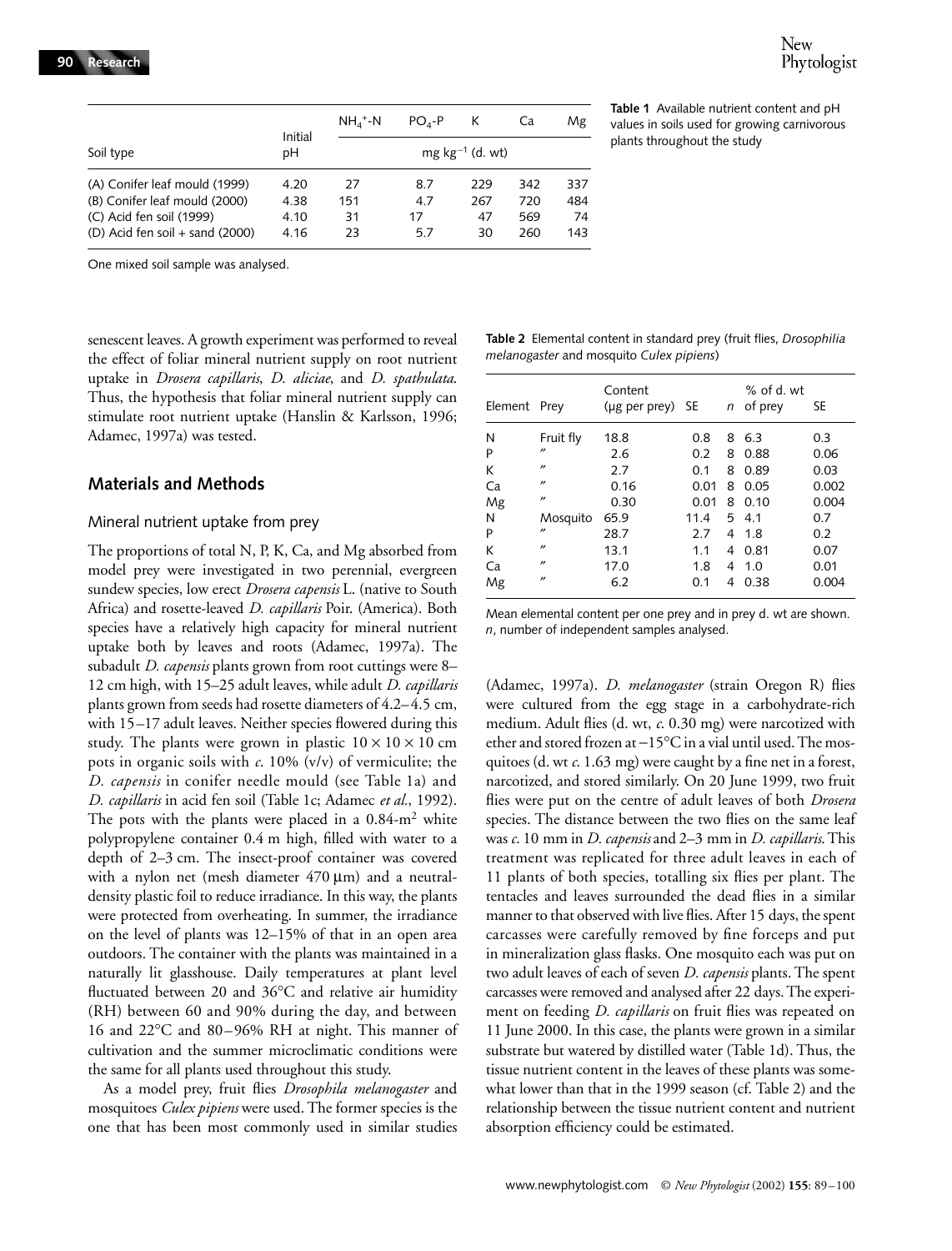Two flies were always used for analyses of N, two for P, and four for K, Ca, and Mg analyses, or one mosquito for each of the analyses. As a control, intact frozen flies and mosquitoes were analysed. Absorption of the nutrients from the prey was expressed as a difference in nutrient content between the intact and spent carcasses (Dixon *et al*., 1980). Six to 10 parallel analyses of fruit flies and 4–5 of mosquitoes were performed on each plant species.

#### Mineral nutrient re-utilization

The proportions of N, P, K, Ca, and Mg re-utilized (recycled) from senescing leaves were studied in *Drosera capensis*, microstilt *D. scorpioides* Planch. (Australia), tuberous *D. peltata* Thunb. (Australia), and in erect-rosette Venus flytrap *Dionaea muscipula* Ell. (USA), and compared with tissue nutrient content in adult and senescent leaves. *D. peltata* was grown from tubers, *D. scorpioides* from *in vitro* cultured plants, while *Dionaea muscipula* was grown from plant cuttings. All these species have erect leaves which are usually not in contact with the soil. In June, a further 12 *D. capensis* plants, grown on conifer needle mould (Table 1a), were selected. They were of the same size as in a parallel study of nutrient uptake from prey. Three younger adult leaves of approximately the same age and size were selected from each plant. To obtain a measure of the relationship between the d. wt of adult and senescent leaves the selected leaves were tagged by a fine silicon ring on their petiole. The approximate 'leaf area' of the ribbon-like carnivorous part of leaf laminae with tentacles (i.e. traps) was estimated as a multiple of leaf length times leaf width. In each selected leaf, these parameters were measured by a plastic caliper; leaf length to the nearest 0.5 mm, and leaf width to the nearest 0.2 mm. In each plant, one selected and measured leaf was excised and its carnivorous lamina dried (80°C) and weighed. The plants with the tagged leaves were allowed to grow for further 2–3 months (by the end of September) until the complete senescence of leaf laminae took place. In order to prevent any contact of the senescent leaves with the soil in the pots, the senescing leaves were supported gently by a fine isolated wire. The brown colour of the leaf traps was the criterion for a complete leaf senescence. The leaf laminae were excised as soon as they had become fully senescent, dried and weighed. Linear correlation between the 'leaf area' of adult leaves and d. wt of senescent leaves was calculated. Tissue N, P, K, Mg, and Ca content in adult and senescent leaves was estimated in 7–13 parallel leaf samples.

The same experiment was performed with *Dionaea muscipula*. The subadult plants were grown in conifer needle mould with vermiculite watered by distilled water (Table 1b). The length and width of both lobes of the snapping traps were measured independently. Thus, the total 'leaf area' is the sum of 'leaf areas' of the both leaf lobes. All mineral nutrient analyses were repeated 9–10 times. A similar experiment was

performed with *Drosera peltata* plants grown in a fen soil (Table 1d) and watered by distilled water. From 12 plants, leaf laminae of *c*. 50 adult (17th March) and *c*. 60 senescent leaves (27th April) were excised. All mineral nutrient analyses were performed four times. A preliminary experiment was also performed with adult *Drosera scorpioides* plants grown in a fen soil (Table 1d) and watered by distilled water. From 10 plants, leaf laminae of 12 adult and *c*. 40 senescent leaves were excised. Due to the small size of the leaves, only two parallel nutrient analyses were performed. For the calculation of nutrient reutilization in this species and *D. peltata*, the decrease of d. wt of adult *D. capensis* leaves was used. No plants of any of the four species were allowed to flower during the experiment. It was only necessary to excise developing flower stalks in *D. capensis.*

# Growth experiment

A growth experiment was performed on three perennial rosette *Drosera* species to reveal the efficiency of foliar mineral nutrient supply on root mineral nutrient uptake from soil (Adamec *et al*., 1992). The seeds of *D. capillaris*, *D. aliciae* Hamet (South Africa), and *D. spathulata* Labill. (Australia) were sown on a fen soil with perlite in an insect-proof container in the glasshouse on 15th November 1999. On 27th April 2000, 90 homogeneous seedlings (rosette diameter *c*. 10–12 mm) of each of the three species were carefully selected. Eighty randomly selected seedlings of each species with intact root systems were planted in  $1610 \times 10 \times 10$  cm plastic pots (five seedlings per pot) in a filamentous fen soil with *c*. 10% (v/v) of washed sand (Table 1d). Initial root length of the seedlings was measured. In 10 plants of each species, initial root and shoot d. wt (80°C) was measured. In each species, 20 seedlings in four pots represented controls or fertilized treatment for the growth experiment. For 5 d after the transplantation, all plants were sprayed gently with distilled water to reduce their transpiration. Every week from 3 May until 6 June 2000, one drop of a mineral nutrient solution (volume 2 µl) was placed onto each of the two largest leaves of all plants in the fertilized variant using an automatic micropipette. The same nutrient solution (in mM,  $NH<sub>4</sub>NO<sub>3</sub>$ ) 2.5; KH<sub>2</sub>PO<sub>4</sub> 0.74; MgSO<sub>4</sub> 0.41; CaCl<sub>2</sub> 1.0; FeCl<sub>3</sub> 0.016) was used as in the previous study (Adamec *et al*., 1992). Every week from 15 June to 23 August, a further 3 µl drops of the solution were dropped in the same way. In *D. spathulata*, the plants were fertilized only until 26th July. The control plants were treated in the same way with the same volume of distilled water. Thus, during the whole growth experiment, 90 µl of the nutrient solution or distilled water was supplied to each *D. capillaris* and *D. aliciae* plant, while only 66 µl was supplied to each *D. spathulata* plant. In total, 6.44 µg N, 2.21 µg P, 2.32 µg K, 3.57 µg Ca, and 0.80 µg Mg was supplied to each fertilized *D. capillaris* and *D. aliciae* plant, while 73.3% of this amount was supplied to *D. spathulata* during the experiment.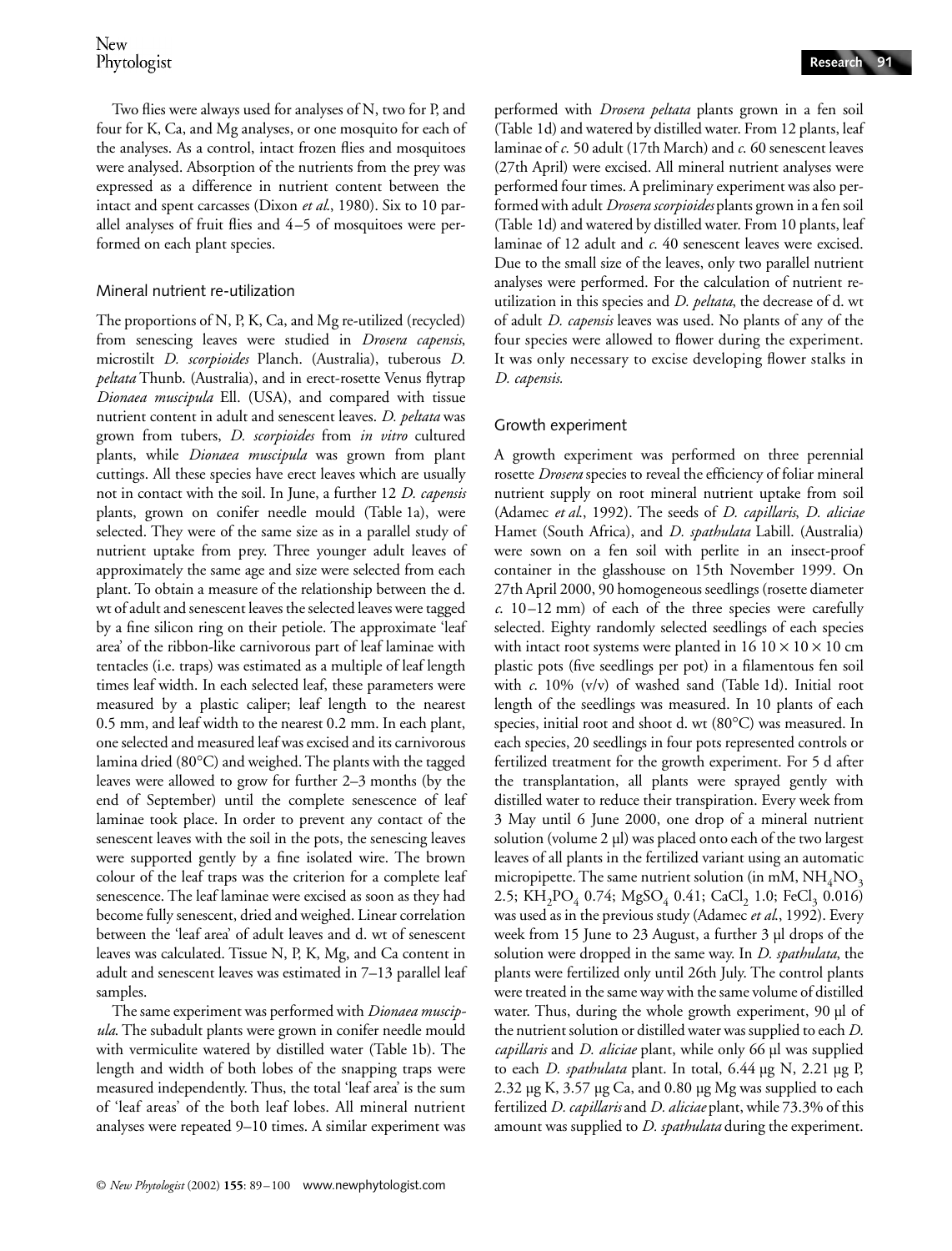New Phytologist

In *D. capillaris* and *D. aliciae*, parallel sets of 20 seedlings in four pots were treated in the same way. At the end of the growth experiment, they were used for root respiration measurements. The 3-µl drops were checked by weighing and their true volume could be greater by 20–25%.

During the growth experiment in the glasshouse, all pots with the plants stood in distilled water in the same insectproof plastic container as above, but its height was 30 cm and the irradiance on the level of plants was *c*. 19.5% of that in the open. In the container, all pots with the plants had their position changed by rotation regularly every week. *D. capillaris* and *D. aliciae* were grown for 125 d, to 30 August, while *D. spathulata* was grown for 95 d, to 31 July Longest leaf length (± 0.5 mm), number of live leaves, and occurrence of flower organs were estimated in all plants at 1-month intervals. At the end of the experiment, the plants were carefully released from the fen soil and their excised roots washed thoroughly with tap water until all attached soil particles were removed. Root length was measured with a plastic ruler. Roots, shoots, and reproductive organs at each stage of development were dried (80°C) and weighed to the nearest 0.01 mg. Dead parts of the organs were removed. Tissue N, P, K, Mg, and Ca content in roots, shoots and reproductive organs, both at the beginning and the end of the experiment, were estimated in 3–5 parallel samples from different pots. Several organs from one pot were usually pooled together. The efficiency of utilization of single leaf-supplied nutrients for their own accumulation in the final total plant biomass (i.e. stimulation of root nutrient uptake from soil) was calculated for each species as (F–C): S; where F, total nutrient content in the leaf-fertilized variant; C, total nutrient content in controls; S, total nutrient content supplied onto the leaves (Aldenius *et al*., 1983; Adamec *et al*., 1992; Hanslin & Karlsson, 1996; Adamec, 1997a). At the end of the growth experiment, oxygen-based respiration rate was measured in whole roots of the parallel *Drosera* plants as a criterion of their metabolic activity. For one measurement, roots of three plants (f. wt, 5–20 mg) were pooled. Respiration rate was measured in the 50 times diluted mineral nutrient solution, which was used in the growth experiment, in an 8-ml stirred thermostatted chamber at  $22.0 \pm 0.1$  °C and in darkness, using a Clark-type oxygen sensor (Labio, Prague, Czech Republic) and a pen recorder (Adamec, 1997b). Oxygen concentration during the measurements was 80–90% of saturation.

#### Origin of the plant material

The plant material of *Dionaea muscipula*, *Drosera capensis*, *D. capillaris*, *D. peltata*, *D. aliciae*, and *D. spathulata* was provided from the carnivorous plant collection in the Institute of Botany at Trebonˇ, Czech Republic, *D. scorpioides* from a private collection at Ostrava, Czech Republic, and *D. capillaris* seeds from the Botanical Garden at Liberec, Czech Republic.

#### Chemical analyses

Values of pH in the soils were measured with a pH electrode in soil suspensions (1 g of soil f. wt  $+$  4 ml of distilled water). Available mineral nutrient content in the soils was determined using an extracting solution (1.22 M sodium acetate and 0.52 M acetic acid, pH 4.80, 5 min) after Morgan and Wolf (Wolf, 1982). In soil extracts filtered through GF/C glass microfiber filters (Whatman, Maidstone, UK),  $NH_4 \pm N$  and  $PO_4$ -P concentrations were determined colorimetrically by an automatic FIAstar 5010 Analyzer (Tecator, Höganäs, Sweden), while K, Ca, and Mg concentrations were estimated by atomic absorption flame spectrometry using an analyzer SpectrAA 640 (Varian Techtron, Melbourne, Australia). The nutrient solution used for leaf nutrient supply in the growth experiment was analyzed in the same way and its exact composition was:  $NH_4 \pm N$ , 42.6 mg l<sup>-1</sup>; NO<sub>3</sub><sup>-</sup>-N, 29.0 mg l<sup>-1</sup>; PO<sub>4</sub>-P, 24.6 mg l<sup>-1</sup>; K<sup>+</sup>, 25.8 mg l<sup>-1</sup>; Ca<sup>2+</sup>, 39.7 mg l<sup>-1</sup>; Mg<sup>2+</sup>, 8.86 mg l<sup>-1</sup>. This composition was used for all calculations.  $NO<sub>3</sub><sup>-</sup>-N$  concentrations were also determined using the FIAstar 5010 Analyzer.  $NO_3^-$ -N was determined using a Cd reductor and the sulphanilamide method, to form a diazo compound, with N-(1-naphtyl)-ethylenediamine dihydrochloride. NH<sub>4</sub>  $\pm$  N was determined colorimetrically in an acid-base indicator, after alkalization of the sample and the diffusion of the released  $NH<sub>3</sub>$  through a gas-permeable membrane, and  $PO_4-P$  using the phosphomolybdate blue method (for all methods see Ruzicka & Hansen, 1981).

Mineral content of intact and spent fruit flies and mosquitoes was estimated in diluted mineralized samples. For N analyses, the carcasses were mineralized with 0.2 ml of 98%  $H_2SO_4$  (190°C, 6 h), for P, with 0.15 ml of 60% HClO<sub>4</sub> (170°C, 3 h), and for K, Ca, and Mg analyses, with 0.15 ml of 65% of  $HNO<sub>3</sub>$  (140°C, 30 min). Dry plant biomass was mineralized in the same way in 12 ml mineralization flasks. When necessary, larger plant organs were ground in a minimortar. About 1.0–2.5 mg of d. wt was mineralized for N analyses,  $1.5-4.0$  mg for P, and  $2.0-4.5$  mg for cation analyses. N, P, and cation concentrations in the mineralizates were determined as above. Blank samples were used for all mineralization methods. Nutrient analyses always included plants from different pots.

Where possible all paired data were statistically evaluated by a two-tailed paired *t*-test. Since the biometric data for the groups of five plants within the same pots in the growth experiment are dependent on each other, means of four parallel pots were always taken into account. Other data were processed by one-way ANOVA (Tukey HSD test).

#### **Results**

The total mineral content in intact mosquitoes as model prey was about 3.5–109 times greater than that in fruit flies (Table 2). Per unit d. wt, mosquitoes were a richer source of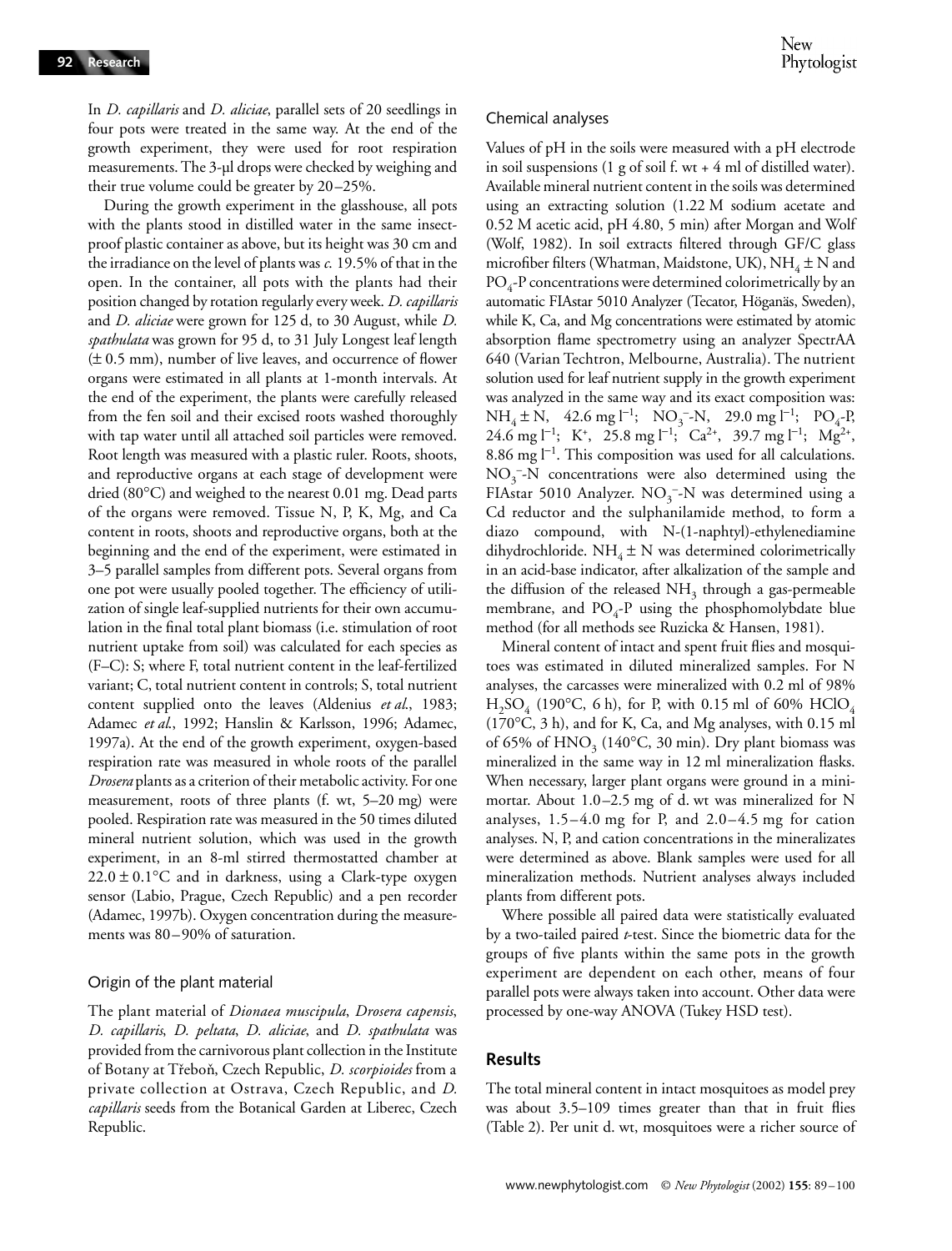| Species                    | Nutrient | Prey              | Content<br>(µg per prey) | SE    | $\mathsf{n}$   | Absorbed<br>nutrient (%) |  |
|----------------------------|----------|-------------------|--------------------------|-------|----------------|--------------------------|--|
| D. capillaris <sup>a</sup> | N        | Fruit fly         | 9.4                      | 0.6   | 7              | 50.3                     |  |
| $^{\prime\prime}$          | P        | $^{\prime\prime}$ | 0.28                     | 0.04  | 6              | 89.5                     |  |
| $^{\prime\prime}$          | К        | $^{\prime\prime}$ | 0.36                     | 0.07  | 6              | 86.5                     |  |
| $^{\prime\prime}$          | Ca       | $^{\prime\prime}$ | 0.25                     | 0.04  | 6              | $-54.1$                  |  |
| $^{\prime\prime}$          | Mg       | $^{\prime\prime}$ | 0.13                     | 0.02  | 6              | 57.4                     |  |
| D. capillaris <sup>b</sup> | N        | Fruit fly         | 7.2                      | 0.5   | 10             | 61.6                     |  |
| $^{\prime\prime}$          | P        | $^{\prime\prime}$ | 0.093                    | 0.010 | 9              | 96.5                     |  |
| $^{\prime\prime}$          | K        | $^{\prime\prime}$ | 1.1                      | 0.2   | 10             | 59.8                     |  |
| $^{\prime\prime}$          | Ca       | $^{\prime\prime}$ | 0.18                     | 0.02  | 10             | $-10.7$                  |  |
| $^{\prime\prime}$          | Mg       | $^{\prime\prime}$ | 0.069                    | 0.015 | 10             | 76.5                     |  |
| D. capensis                | N        | Fruit fly         | 10.8                     | 0.8   | 7              | 42.9                     |  |
| $^{\prime\prime}$          | P        | $^{\prime\prime}$ | 0.22                     | 0.06  | 7              | 91.6                     |  |
| $^{\prime\prime}$          | K        | $^{\prime\prime}$ | 0.095                    | 0.019 | 6              | 96.4                     |  |
| $^{\prime\prime}$          | Ca       | $^{\prime\prime}$ | 0.49                     | 0.05  | 6              | $-206$                   |  |
| $^{\prime\prime}$          | Mg       | $^{\prime\prime}$ | 0.12                     | 0.02  | 6              | 59.7                     |  |
| D. capensis                | N        | Mosquito          | 37.1                     | 7.6   | 5              | 43.7                     |  |
| $^{\prime\prime}$          | P        | $^{\prime\prime}$ | 11.2                     | 2.0   | 5              | 61.2                     |  |
| $^{\prime\prime}$          | К        | $^{\prime\prime}$ | 0.79                     | 0.26  | 4              | 94.0                     |  |
| $^{\prime\prime}$          | Ca       | $^{\prime\prime}$ | 7.2                      | 0.7   | $\overline{4}$ | 57.6                     |  |
| $^{\prime\prime}$          | Mg       | $^{\prime\prime}$ | 0.53                     | 0.11  | 4              | 91.5                     |  |

n, number of independent samples analysed. <sup>a</sup>plants with higher mineral nutrient content in leaves.  $\frac{b}{c}$  plants with lower mineral nutrient content in leaves. The negative sign indicates accumulation of the nutrient in the prey. Mean mineral nutrient content remaining in one digested prey and mean percentage of absorbed nutrient are shown.

**Table 4** Tissue nutrient content in leaves of *Drosera capillaris* plants used in two experiments on nutrient absorption from fruit flies

|                              | N                              |                                | к                          | Ca                         | Mg                             |
|------------------------------|--------------------------------|--------------------------------|----------------------------|----------------------------|--------------------------------|
| Water for watering           |                                |                                | $%$ d. wt                  |                            |                                |
| Tap water<br>Distilled water | $1.51 - 1.65$<br>$1.12 - 1.30$ | $0.081 - 0.095$<br>0.031-0.042 | $1.54 - 2.02$<br>1.30–1.55 | $0.52 - 0.53$<br>0.45-0.51 | $0.36 - 0.38$<br>$0.25 - 0.26$ |

Duplicate values are always shown.

Ca and Mg than fruit flies. Absorption of N, P, K, and Mg from both prey species was relatively efficient (> 43%) in *D. capillaris* and *D. capensis*. However, neither species of *Drosera* could absorb Ca from fruit flies, only *D. capensis* could from calcium-rich mosquitoes (Table 3). In both plant species, 43–62% N, 61–97% P, 60–96% K, and 57–92% Mg were absorbed from the two prey species. With the exception of K, the efficiency of nutrient absorption from fruit flies was greater in the *D. capillaris* variant with lower tissue nutrient content than in that with greater content (cf. Table 4).

All four carnivorous species exhibited a high efficiency of N, P, and K re-utilization (recycling) from senescent leaves, whereas a considerable loss of Ca (−32 to −119% of the initial amount) or slight Mg re-utilization or loss to the leaves (33 to −75%; Table 5). The efficiency of re-utilization of N was 70–82%, P 51–92%, and of K 41–99%. Thus, K was the most efficiently re-utilized element from senescing leaves of all species except for *D*. *peltata.* As available Ca and Mg content in all soils used throughout the study was relatively high

(Table 1) Ca and Mg plant tissue content was also relatively high. This fact could influence the patterns of Ca and Mg absorption from prey and re-utilization. The following linear correlation was obtained in adult *Drosera capensis* leaves between 'leaf area'  $(A)$  in mm<sup>2</sup> and d. wt. (mg) of leaf traps: A = 22.7 d. wt + 118.7 (*n* = 12; *r* = 0.84; *P* < 0.01), while A =  $42.9$  d. wt +  $53.4$  ( $n = 16$ ;  $r = 0.78$ ;  $P < 0.01$ ) in senescent leaves. In *Dionaea muscipula*, the correlation was found in adult leaves: A = 17.5 d. wt + 70.4 (*n* = 17; *r* = 0.93; *P* < 0.01), while A = 21.8 d. wt + 95.8 (*n* = 16; *r* = 0.94; *P* < 0.01) in senescent leaves. Thus, before they senesced adult *Drosera capensis* leaves lost on average 30% of d. wt and *Dionaea muscipula* leaves 28%.

In all three *Drosera* species, leaf nutrient supply resulted in marked growth enhancement (Fig. 1, Table 6). After 64 d, the fertilized variants of *D. capillaris* and *D. aliciae* differed statistically significantly (at least at  $P < 0.05$ ) from the nonfertilized controls in length of the longest leaf and the number of live leaves (Fig. 1a,b). In *D. spathulata*, the only statistically

*melanogaster* and mosquito *Culex pipiens*) by *Drosera capillaris* and *Drosera capensis*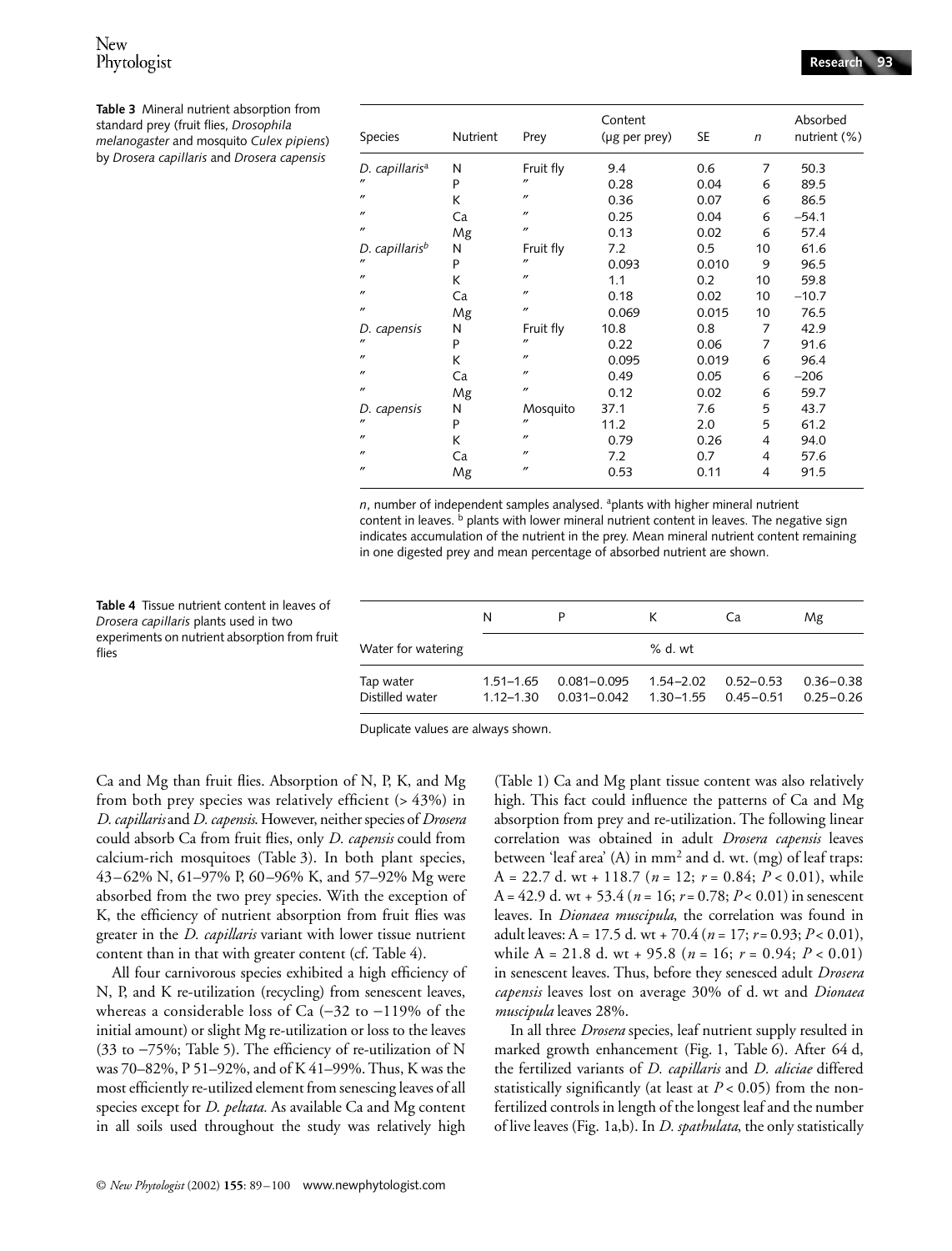**Table 5** Re-utilization of N, P, K, Ca, and Mg from senescing carnivorous plant leaves

|         | Content in adult leaves |           |                | Content in senescent leaves |           |                | Re-utilization        |
|---------|-------------------------|-----------|----------------|-----------------------------|-----------|----------------|-----------------------|
| Element | $(\%$ d. wt)            | <b>SE</b> | $\mathsf{n}$   | $(\%$ d. wt)                | <b>SE</b> | $\mathsf{n}$   | (% of initial amount) |
|         | Drosera capensis        |           |                |                             |           |                |                       |
| N       | 1.42                    | 0.12      | 10             | 0.36                        | 0.05      | 9              | $82.4 \pm 3.5$        |
| P       | 0.12                    | 0.01      | 9              | 0.014                       | 0.003     | $\overline{7}$ | $92.2 \pm 2.3$        |
| К       | 1.48                    | 0.07      | 10             | 0.45                        | 0.09      | 10             | $79.0 \pm 4.9$        |
| Ca      | 0.46                    | 0.04      | 10             | 1.23                        | 0.14      | 13             | $-87.8 \pm 59.1$      |
| Mg      | 0.24                    | 0.01      | 10             | 0.43                        | 0.03      | 13             | $-23.2 \pm 14.1$      |
|         | Drosera peltata         |           |                |                             |           |                |                       |
| N       | 1.70                    | 0.13      | $\overline{4}$ | 0.54                        | 0.06      | 4              | $77.8 \pm 3.8$        |
| P       | 0.12                    | 0.01      | 4              | 0.025                       | 0.002     | 4              | $85.7 \pm 1.7$        |
| K       | 1.17                    | 0.05      | 4              | 1.00                        | 0.14      | 4              | $40.7 \pm 10.1$       |
| Ca      | 0.26                    | 0.03      | 4              | 1.05                        | 0.06      | 4              | $-187 \pm 50$         |
| Mg      | 0.22                    | 0.01      | 4              | 0.44                        | 0.02      | $\overline{4}$ | $-44.6 \pm 15.7$      |
|         | Drosera scorpioides     |           |                |                             |           |                |                       |
| N       | 1.62                    |           | $\overline{2}$ | 0.70                        |           | $\overline{2}$ | 69.8                  |
| P       | 0.048                   |           | $\overline{2}$ | 0.0088                      |           | $\overline{2}$ | 87.2                  |
| К       | 2.56                    |           | $\overline{2}$ | 0.088                       |           | $\overline{2}$ | 97.6                  |
| Ca      | 0.34                    |           | $\overline{2}$ | 0.63                        |           | $\overline{2}$ | $-31.9$               |
| Mg      | 0.31                    |           | $\overline{2}$ | 0.30                        |           | $\overline{2}$ | 33.2                  |
|         | Dionaea muscipula       |           |                |                             |           |                |                       |
| N       | 2.16                    | 0.11      | 10             | 0.60                        | 0.09      | 10             | $80.1 \pm 3.7$        |
| P       | 0.21                    | 0.01      | 10             | 0.15                        | 0.02      | 9              | $50.6 \pm 8.8$        |
| К       | 1.20                    | 0.09      | 10             | 0.017                       | 0.007     | 10             | $99.0 \pm 0.4$        |
| Ca      | 0.34                    | 0.04      | 10             | 1.05                        | 0.06      | 10             | $-119 \pm 66$         |
| Mg      | 0.19                    | 0.01      | 10             | 0.47                        | 0.03      | 10             | $-75.2 \pm 19.4$      |

Values of mean leaf tissue elemental content are shown for adult and senescent leaves. Percentage of re-utilized elements was corrected for the decrease in d. wt of senescent leaves by 30.0% of that of adult leaves in *Drosera capensis*, *D. peltata*, and *D. scorpioides*, and by 28.1% in *Dionaea muscipula*. A negative sign indicates accumulation of the nutrient in senescent leaves. Mean values ±1 SE are shown where possible; *n*, number of independent samples analysed.

significant difference was in leaf length after 64 d (Fig. 1c). At the end of the growth experiment after 125 d, the fertilized variants of *D. capillaris* and *D. aliciae* differed statistically significantly from the nonfertilized controls in root length, root d. wt, shoot d. wt, and total d. wt. However, in *D. spathulata* after 95 d, leaf nutrient supply led to a statistically significant increase only in total d. wt (Table 6). At the end of the experiment, the increase of total plant d. wt in the fertilized variant was 88% greater than in the controls in *D. capillaris*, 120% in *D. aliciae*, and 81% in *D. spathulata*. The relative growth rates (RGR) of the controls of all three species ranged from 0.010– 0.013 d<sup>-1</sup>, and from 0.014–0.018 d<sup>-1</sup> in the variants. In the three *Drosera* species, no control plants flowered. Leaf nutrient supply enhanced flowering in *D. capillaris* and *D. spathulata.* Flowering attained 25% in *D. capillaris* and 85% in *D. spathulata*. The former species allocated on average *c.* 8% of the total plant d. wt to reproductive biomass, while the latter species allocated 26%.

Root and shoot N, P, K, Ca, and Mg tissue content per unit d. wt of the fertilized variants and the controls at the end of the growth experiment were compared (Tables 7 and 8). In all three *Drosera* species, the final root or shoot nutrient content in the fertilized variant ( $n = 30$  cases) was statistically

significantly greater than that in the controls in only three cases. No statistically significant difference was found in 25 cases, while the controls had statistically significantly greater tissue nutrient content than the fertilized variants in only two cases (shoot N content in *D. aliciae* and shoot Mg content in *D. capillaris*). Nutrient-fed plants of all three species contained 1.50–1.79 times more total N, 1.64–2.17 times more P, 1.56–2.15 times more K, 1.45–2.07 times more Ca, and 1.36–2.03 times more total Mg in their final biomass than control plants (Tables 7 and 8). A very high efficiency for the use of supplied mineral nutrients for nutrient accumulation in total plant biomass was found with the sole exception of P (Table 9). For the three species, the efficiency was 7.9–14 for N, 21–27 for K, 5.4–8.7 for Ca, and 6.4–13 for Mg, but only 0.67–0.87 for P. Oxygen-based respiration rate of roots of nutrient-fed plants of *D. capillaris* was 50% greater than that of the controls (at  $P < 0.05$ ), while the opposite effect was found in *D. aliciae* (but *P* > 0.05; Table 10).

#### **Discussion**

It is generally accepted that mineral nutrients are the most important substances that carnivorous plants absorb from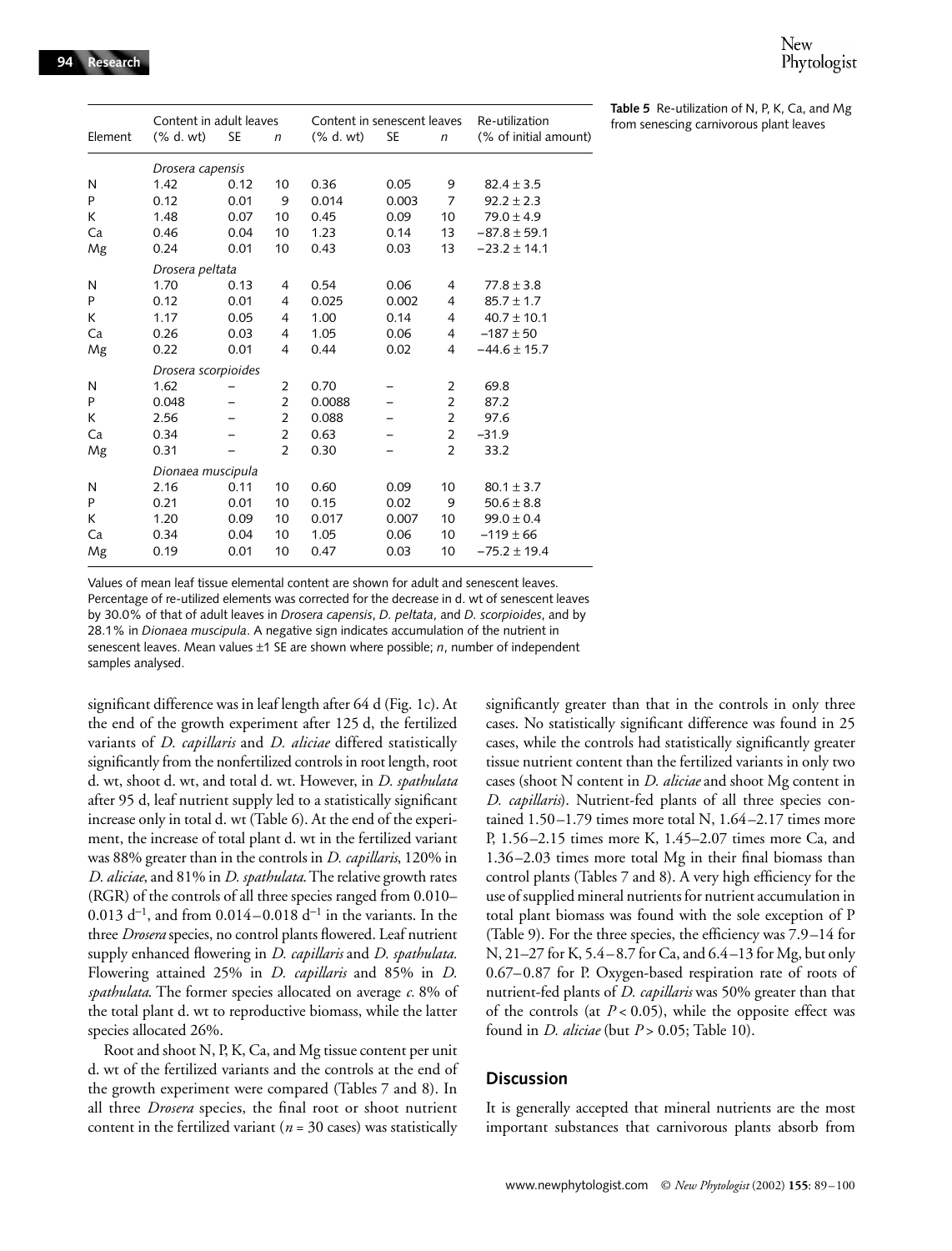|                                 |                 | D. capillaris      |                 | D. aliciae         |                 | D. spathulata                 |  |
|---------------------------------|-----------------|--------------------|-----------------|--------------------|-----------------|-------------------------------|--|
| Parameter                       | Controls        | Fertilized         | Controls        | Fertilized         | Controls        | Fertilized                    |  |
| Initial root length (cm)        |                 | $5.06 \pm 0.43$    |                 | $2.81 \pm 0.26$    |                 | $4.20 \pm 0.32$               |  |
| Final root length (cm)          | $7.97 \pm 0.30$ | $9.47 \pm 0.51*$   | $4.65 \pm 0.24$ | $5.41 \pm 0.14*$   | $7.98 \pm 0.70$ | $8.56 \pm 0.26$ <sup>ns</sup> |  |
| Initial root d. wt (mg)         |                 | 0.53               |                 | 0.17               | 0.35            |                               |  |
| Final root d. wt (mg)           | $1.34 \pm 0.08$ | $2.01 \pm 0.13$ ** | $0.76 \pm 0.15$ | $1.62 \pm 0.11$ ** | $1.05 \pm 0.18$ | $1.35 \pm 0.11$ <sup>ns</sup> |  |
| Initial shoot d. wt (mg)        |                 | $1.52 \pm 0.24$    |                 | $0.83 \pm 0.08$    |                 | $1.24 \pm 0.15$               |  |
| Final shoot d. wt (mg)          | $5.84 \pm 0.49$ | $8.71 \pm 0.53$ ** | $4.23 \pm 0.24$ | $8.14 \pm 0.26$ ** | $4.39 \pm 0.62$ | $4.94 \pm 0.19$ <sup>ns</sup> |  |
| Final reproduct d. wt (mg)      | 0.00            | $0.95 \pm 0.40$    | 0.00            | 0.00               | 0.00            | $2.26 \pm 0.37$               |  |
| Total initial plant d. wt (mg)  |                 | 2.05               |                 | 1.00               |                 | 1.58                          |  |
| Total final plant d. wt (mg)    | $7.18 \pm 0.57$ | $11.7 \pm 1.06$ ** | $4.99 \pm 0.39$ | $9.76 \pm 0.37$ ** | $5.44 \pm 0.80$ | $8.55 \pm 0.67*$              |  |
| Final root : shoot ratio        | 0.23            | 0.21               | 0.18            | 0.20               | 0.24            | 0.19                          |  |
| Flowering (% of plants)         | 0.0             | 25                 | 0.0             | 0.0                | 0.0             | 85                            |  |
| Relative growth rate $(d^{-1})$ | 0.0100          | 0.0139             | 0.0129          | 0.0182             | 0.0130          | 0.0178                        |  |

**Table 6** Results of growth experiment on Drosera seedlings in a glasshouse

The growth period lasted for 125 d for *D. capillaris* and *D. aliciae* and 95 d for *D. spathulata*. Drops of a nutrient solution were supplied onto the leaves of the plants denoted as fertilized. The reproductive d. wt includes all stages of flower and seed development. Mean values  $\pm 1$  SE are shown where possible;  $n = 4$  parallel pots. Statistically significant difference between control and fertilized plants is denoted for each species. Statistical significance: \*, *P* < 0.05; \*\*, *P* < 0.01; ns, nonsignificant.



**Fig. 1** Longest leaf length (circles) and number of live leaves (triangles) of *Drosera capillaris* (a), *Drosera aliciae* (b), and *Drosera spathulata* (c) during the growth experiment. Full symbols and full lines, plants fertilized with mineral nutrient solution onto the leaves; empty symbols and dotted lines, plants treated with drops of distilled water (controls). Mean values ±1 SE intervals are always shown;  $n = 4$  parallel pots.

prey (Lüttge, 1983; Juniper *et al*., 1989; Adamec, 1997a). The level of mineral macronutrients available to plants from the soil (N, P, K, Ca, Mg) is usually very low and is presumably the primary unfavourable ecological factor in most habitats of carnivorous plants. This nutrient limitation is overcome by carnivory. Furthermore, it has been verified repeatedly that a supply of a mineral nutrient solution alone when put onto the leaves of carnivorous plants can support the growth of carnivorous plants just as adequately as feeding on prey (Adamec, 1997a). For this reason considerable attention was paid in the present study to fluxes of N, P, K, Ca, and Mg in carnivorous plants.

#### Mineral nutrient uptake from prey

Knowledge of the efficiency of mineral nutrient absorption from prey is basic for assessing the proportion of the seasonal nutrient gain which can be met by carnivory (Dixon *et al*., 1980; Watson *et al*., 1982; Karlsson *et al*., 1987; Karlsson, 1988; Thum, 1988; Karlsson *et al*., 1994; Hanslin & Karlsson, 1996; Karlsson *et al*., 1996; Zamora *et al*., 1997). Hanslin & Karlsson (1996) found the ecological efficiency of N absorption from fruit flies in *Drosera rotundifolia* and three *Pinguicula* species in a subarctic environment to be only 29–42%, whereas it was 39–50% in a glasshouse.

The efficiency of N absorption (43–62%) from prey in the both *Drosera* species was considerably lower compared with the values for P (61–97%), K (60–96%), and Mg (57–92%; Table 3). However, Dixon *et al*. (1980) estimated a 76% efficiency of N absorption from fruit flies in the rhizomatous *D. erythrorhiza* when grown under glass. An unknown proportion of all mineral nutrients in insect carcasses will be unavailable for absorption by carnivorous plant traps since this part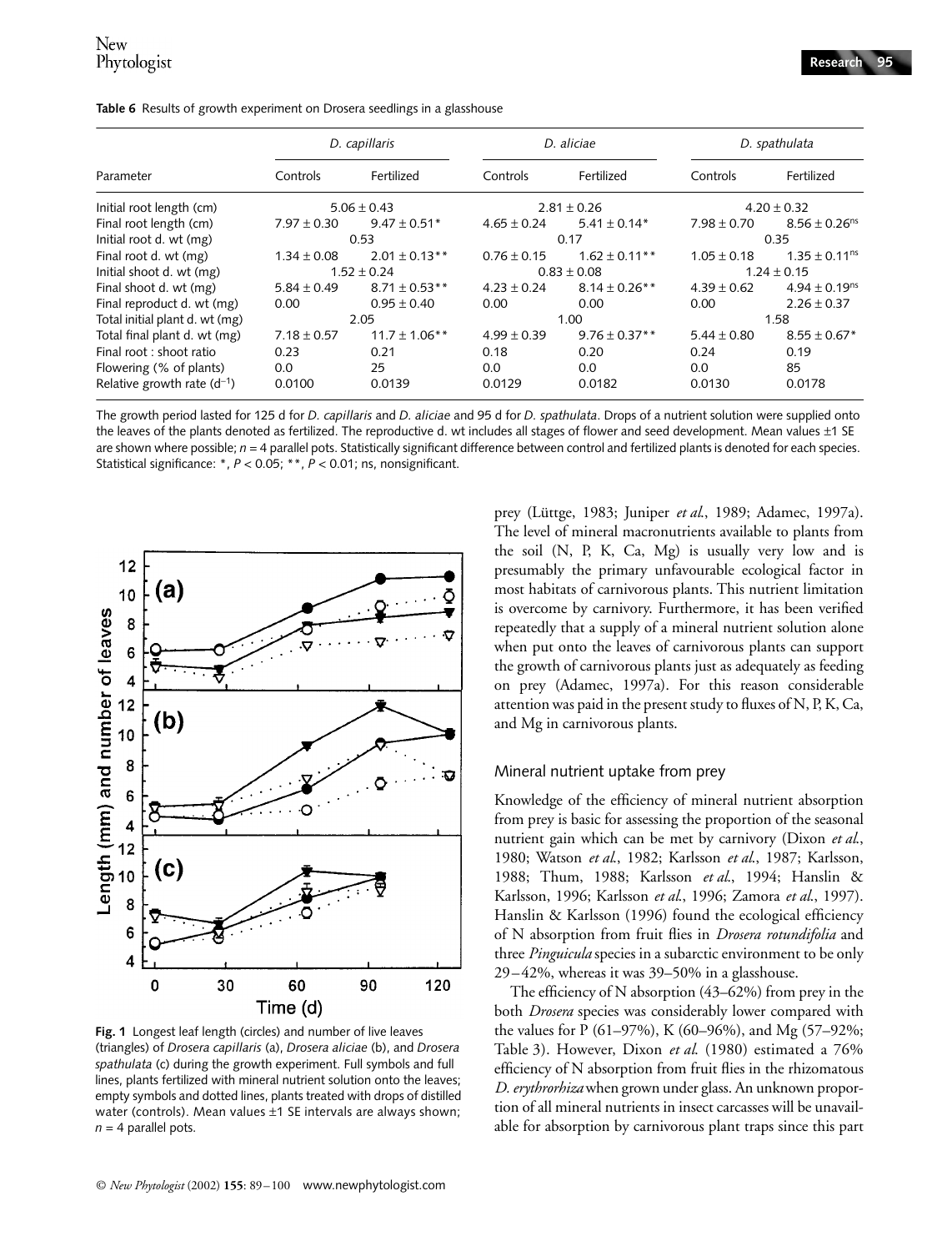**Table 7** Plant tissue content of N and P at the start and the end of the growth experiment for *Drosera capillaris*, *Drosera aliciae* and *Drosera spathulata*

|                                  |                   | D. capillaris                   |                   | D. aliciae                      |                   | D. spathulata                   |
|----------------------------------|-------------------|---------------------------------|-------------------|---------------------------------|-------------------|---------------------------------|
| Parameter                        | Controls          | Fertilized                      | Controls          | Fertilized                      | Controls          | Fertilized                      |
| Initial root N content (% d. wt) |                   | 1.57                            |                   | 0.87                            |                   | 0.62                            |
| Final root N content (% d. wt)   | $1.65 \pm 0.14$   | $1.47 \pm 0.13$ <sup>ns</sup>   | $2.06 \pm 0.36$   | $1.93 \pm 0.26$ <sup>ns</sup>   | $1.17 \pm 0.10$   | $1.51 \pm 0.08*$                |
| Init. shoot N content (% d. wt)  |                   | $2.11 \pm 0.07$                 |                   | 1.34                            |                   | $1.40 \pm 0.14$                 |
| Final shoot N content (% d. wt)  | $1.63 \pm 0.06$   | $1.92 \pm 0.07*$                | $1.95 \pm 0.10$   | $1.45 \pm 0.03$ **              | $1.59 \pm 0.12$   | $1.47 \pm 0.07$ <sup>ns</sup>   |
| Reproduct. N content (% d. wt)   |                   | $1.36 \pm 0.35$                 |                   |                                 |                   | $1.33 \pm 0.08$                 |
| Total initial plant $N(\mu g)$   |                   | 40.5                            |                   | 12.6                            |                   | 19.4                            |
| Total final plant N (µg)         | $117 \pm 12$      | $210 \pm 23*$                   | $98.1 \pm 14.0$   | $149 \pm 14*$                   | $82.1 \pm 12.0$   | $123 \pm 15^{ns}$               |
| Initial root P content (% d. wt) |                   | 0.019                           |                   | 0.031                           |                   | 0.034                           |
| Final root P content (% d. wt)   | $0.017 \pm 0.003$ | $0.019 \pm 0.001$ <sup>ns</sup> | $0.021 \pm 0.001$ | $0.029 \pm 0.003*$              | $0.018 \pm 0.003$ | $0.012 \pm 0.002$ <sup>ns</sup> |
| Init. shoot P content (% d. wt)  |                   | $0.031 \pm 0.001$               |                   | 0.033                           |                   | $0.043 \pm 0.008$               |
| Final shoot P content (% d. wt)  | $0.036 \pm 0.001$ | $0.037 \pm 0.003$ <sup>ns</sup> | $0.035 \pm 0.002$ | $0.038 \pm 0.003$ <sup>ns</sup> | $0.034 \pm 0.002$ | $0.034 \pm 0.003$ <sup>ns</sup> |
| Reproduct. P content (% d. wt)   |                   | $0.023 \pm 0.014$               |                   |                                 |                   | $0.054 \pm 0.001$               |
| Total initial plant $P(\mu g)$   |                   | 0.57                            |                   | 0.33                            |                   | 0.65                            |
| Total final plant $P(\mu g)$     | $2.33 \pm 0.23$   | $3.82 \pm 0.58$ <sup>ns</sup>   | $1.64 \pm 0.21$   | $3.56 \pm 0.45**$               | $1.68 \pm 0.24$   | $3.06 \pm 0.47*$                |

Mean values ±1 SE are shown where possible, *n* = 3–5. Statistically significant difference between control and fertilized plants is denoted for each species. Statistical significance: \*, *P* < 0.05; \*\*, *P* < 0.01; ns, nonsignificant.

**Table 8** Plant tissue content of K, Ca, and Mg at the start and the end of the growth experiment for *Drosera capillaris*, *Drosera aliciae* and *Drosera spathulata*

|                                   |                   | D. capillaris                 |                   | D. aliciae                    |                   | D. spathulata                   |
|-----------------------------------|-------------------|-------------------------------|-------------------|-------------------------------|-------------------|---------------------------------|
| Parameter                         | Controls          | Fertilized                    | Controls          | Fertilized                    | Controls          | Fertilized                      |
| Initial root K content (% d. wt)  |                   | 0.52                          |                   |                               |                   | 0.72                            |
| Final root K content (% d. wt)    | $0.33 \pm 0.02$   | $0.41 \pm 0.03$ <sup>ns</sup> | $0.43 \pm 0.06$   | $0.52 \pm 0.08$ <sup>ns</sup> | $0.63 \pm 0.05$   | $0.72 \pm 0.03$ <sup>ns</sup>   |
| Init. shoot K content (% d. wt)   |                   | $1.49 \pm 0.13$               |                   | 1.27                          |                   | $1.40 \pm 0.04$                 |
| Final shoot K content (% d. wt)   | $1.46 \pm 0.09$   | $1.54 \pm 0.05$ <sup>ns</sup> | $1.22 \pm 0.04$   | $1.35 \pm 0.07^{ns}$          | $1.30 \pm 0.08$   | $1.39 \pm 0.04^{ns}$            |
| Reprod. K content (% d. wt)       |                   | $0.54 \pm 0.08$               |                   |                               |                   | $0.94 \pm 0.04$                 |
| Total initial plant K (µg)        |                   | 25.4                          |                   | 11.6                          |                   | 19.8                            |
| Total final plant K (µg)          | $89.7 \pm 10.7$   | $148 \pm 13*$                 | $54.9 \pm 5.9$    | $118 \pm 12***$               | $63.7 \pm 8.5$    | $99.6 \pm 10.0*$                |
| Initial root Ca content (% d. wt) |                   | 0.54                          |                   |                               |                   | 0.39                            |
| Final root Ca content (% d. wt)   | $0.48 \pm 0.03$   | $0.45 \pm 0.03$ <sup>ns</sup> | $0.33 \pm 0.02$   | $0.30 \pm 0.01^{ns}$          | $0.44 \pm 0.02$   | $0.48 \pm 0.02^{ns}$            |
| Init. shoot Ca content (% d. wt)  |                   | $0.71 \pm 0.08$               |                   | 0.76                          |                   | $0.79 \pm 0.05$                 |
| Fin. shoot Ca content (% d. wt)   | $0.62 \pm 0.03$   | $0.57 \pm 0.02$ <sup>ns</sup> | $0.63 \pm 0.05$   | $0.68 \pm 0.03$ <sup>ns</sup> | $0.70 \pm 0.03$   | $0.75 \pm 0.02^{ns}$            |
| Reprod. Ca content (% d. wt)      |                   | $0.34 \pm 0.01$               |                   |                               |                   | $0.47 \pm 0.03$                 |
| Total initial plant Ca (µg)       |                   | 13.7                          |                   | 7.10                          |                   | 11.1                            |
| Total final plant Ca (µg)         | $42.6 \pm 4.6$    | $61.9 \pm 6.0*$               | $29.1 \pm 4.3$    | $60.2 \pm 5.3*$               | $35.4 \pm 4.0$    | $54.1 \pm 5.5*$                 |
| Init. root Mg content (% d. wt)   |                   | 0.062                         |                   |                               |                   | 0.045                           |
| Final root Mg content (% d. wt)   | $0.057 \pm 0.002$ | $0.056 \pm 0.003^{ns}$        | $0.051 \pm 0.001$ | $0.061 \pm 0.004^{ns}$        | $0.042 \pm 0.003$ | $0.046 \pm 0.001$ <sup>ns</sup> |
| Init. shoot Mg content (% d. wt)  |                   | $0.25 \pm 0.02$               |                   | 0.34                          |                   | $0.27 \pm 0.004$                |
| Fin. shoot Mg content (% d. wt)   | $0.23 \pm 0.01$   | $0.19 \pm 0.005$ **           | $0.23 \pm 0.02$   | $0.24 \pm 0.01^{\text{ns}}$   | $0.18 \pm 0.01$   | $0.19 \pm 0.01^{ns}$            |
| Reprod. Mg content (% d. wt)      |                   | $0.17 \pm 0.03$               |                   |                               |                   | $0.20 \pm 0.01$                 |
| Total initial plant Mg (µg)       |                   | 4.13                          |                   | 2.91                          |                   | 3.49                            |
| Total final plant Mg (µg)         | $14.2 \pm 1.4$    | $19.3 \pm 2.0$ <sup>ns</sup>  | $10.1 \pm 1.5$    | $20.5 \pm 1.8$ **             | $8.34 \pm 1.01$   | $4.5 \pm 1.8*$                  |

Mean values ±1 SE are shown where possible,  $n = 3-5$ . Statistically significant difference between control and fertilized plants is denoted for each species. Statistical significance: \*, *P* < 0.05; \*\*, *P* < 0.01; ns, nonsignificant.

of the nutrient pool cannot be digested. Chitinous insect exoskeletons contain N as poly N-acetyl-glucose-amine and are not digested in the traps (Juniper *et al*., 1989). It is also probable that various cultures of fruit flies differ from each other in the proportion of unavailable nutrient pools.

Although Ca uptake from a solution was shown to occur in *Droseraceae* traps (Juniper *et al*., 1989) no Ca was absorbed from fruit flies by either of the two *Drosera* species (Table 3). All plants used for this experiment had very high Ca leaf tissue content (Tables 4 and 5; cf. Adamec, 1997a), which could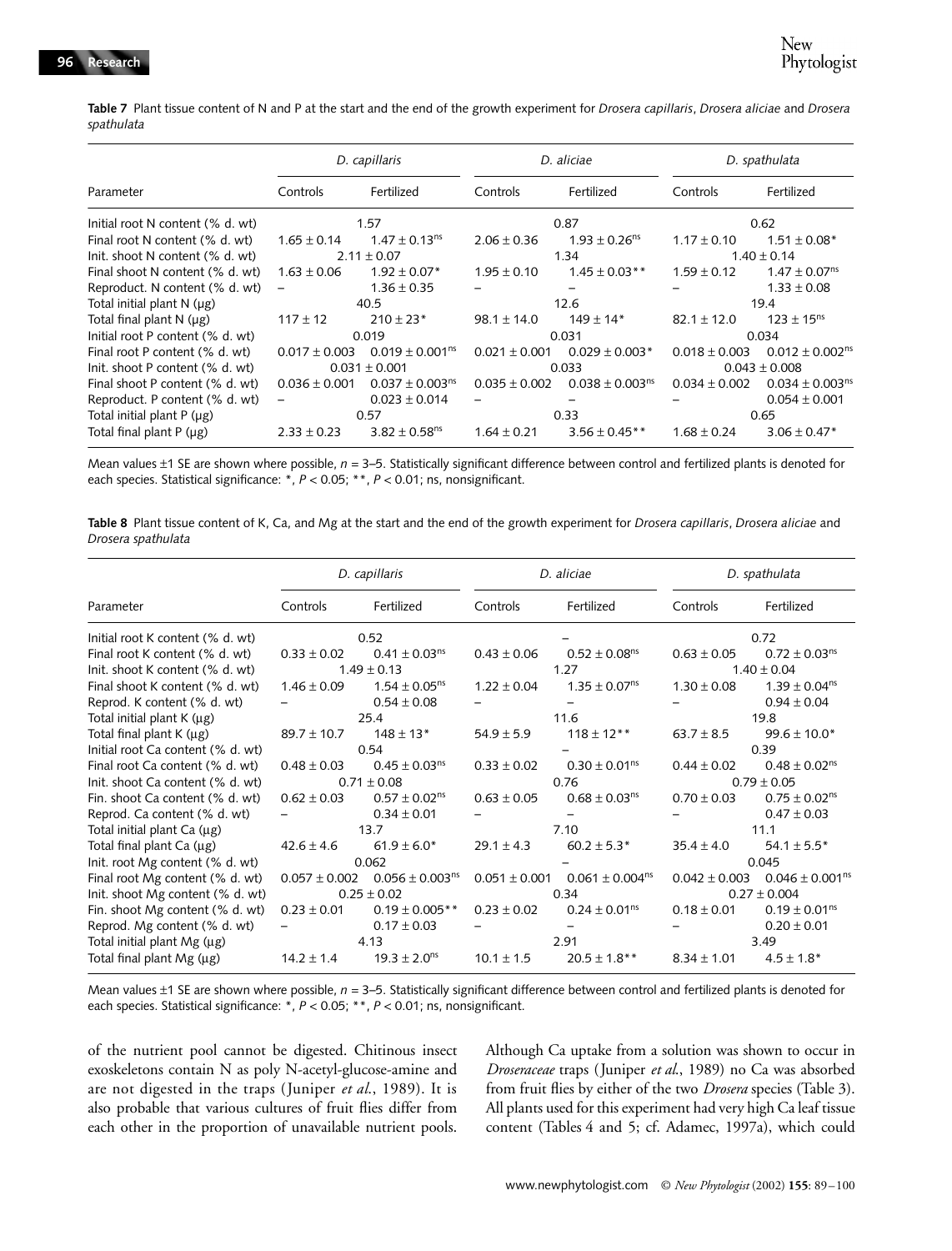# New Phytologist

**Table 9** The efficiency of the use of mineral nutrients N, P, K, Ca, and Mg supplied onto *Drosera* leaves for accumulation of the mineral nutrients in total plant biomass, during the growth experiment

|               | Efficiency of use of added nutrients |                 |                 |               |                |  |  |  |  |  |  |
|---------------|--------------------------------------|-----------------|-----------------|---------------|----------------|--|--|--|--|--|--|
| Species       | N                                    |                 | к               | Ca            | Mg             |  |  |  |  |  |  |
| D. capillaris | $14.4 \pm 5.4$                       | $0.67 \pm 0.37$ | $25.1 \pm 10.2$ | $5.4 \pm 3.0$ | $6.4 \pm 4.3$  |  |  |  |  |  |  |
| D. aliciae    | $7.9 \pm 4.3$                        | $0.87 \pm 0.30$ | $27.2 + 7.7$    | $8.7 + 2.7$   | $13.0 \pm 4.1$ |  |  |  |  |  |  |
| D. spathulata | $8.7 + 5.7$                          | $0.85 \pm 0.44$ | $21.1 + 10.9$   | $7.1 \pm 3.6$ | $10.5 \pm 4.8$ |  |  |  |  |  |  |

The efficiency is defined as [total nutrient content in the fertilized plants *minus* total nutrient content in controls] divided by total nutrient content supplied onto the leaves. Mean values  $±1$  SE are shown;  $n = 3-5$ .

**Table 10** Aerobic respiration rate of excised roots of *Drosera* plants

|                |                 | Respiration rate (mmol $kg^{-1}$ f. wt h <sup>-1</sup> ) |
|----------------|-----------------|----------------------------------------------------------|
| <b>Species</b> | Controls        | Fertilized                                               |
| D. capillaris  | $6.0 \pm 0.6^a$ | $9.1 + 1.2^{b}$                                          |
| D. aliciae     | $12.5 + 2.3a$   | $9.8 + 0.4^a$                                            |

*Drosera* plants were treated by drops of distilled water (controls) or nutrient solution (fertilized) onto their leaves for 4 months. The intervals  $\pm$ 1 SE are shown;  $n = 6$ . The same letter within single rows denotes no statistical significant difference at *P* < 0.05.

inhibit Ca absorption. But the finding of a 58% Ca absorption from Ca-rich mosquitoes (Ca content per d. wt *c*. 21 times greater than in fruit flies) by *D. capensis* leaves proves that Ca availability in prey is the principal factor that decides whether or not Ca is absorbed from a prey or secreted to it. Because Rost & Schauer (1977) found high concentrations of  $Ca(22 \text{ mM})$  and  $Mg(19 \text{ mM})$  but only 0.9 mM K in mucilage of resting *D. capensis* tentacles it is possible to assume that a high Ca and Mg concentration is also kept in mucilage during the digestion of prey and nutrient absorption. On the other hand, the low K concentration in mucilage could be associated with a very high K absorption efficiency (Table 3).

The efficiency of absorption of all mineral nutrients except K from fruit flies was 7–43% greater in *D. capillaris* plants with slightly lower leaf mineral content, when watered with distilled water, than when plants were watered with tap water (Tables 3 and 4). Presumably, this tap-water effect was caused by the higher level of leaf mineral content. However, more data are needed to prove this relationship. Hanslin & Karlsson (1996) found in *D. rotundifolia* and three *Pinguicula* species that N absorption efficiency from fruit flies depended neither on feeding quantity nor plant flowering. The period of fruit fly application used in the present study lasted for only 15 d (22 d for mosquitoes). It was only half the period used by Dixon *et al*. (1980) and Hanslin & Karlsson (1996). Nevertheless, due to the great efficiency of P and K absorption the period was sufficient. As suggested by the latter authors higher temperatures should accelerate prey digestion and nutrient absorption.

#### Mineral nutrient re-utilization

Efficiency of mineral nutrient re-utilization from senescent plant organs is an important ecophysiological characteristic which may indicate the degree of plant adaptation to soil nutrient availability and growth strategy (Aerts *et al*., 1999). As proposed by Adamec (1997a) carnivorous plants, due to their relatively small root system, should re-utilize mineral nutrients more efficiently than accompanying noncarnivorous plants with a greater root system, as an adaptation to low soil mineral content. It is generally accepted that noncarnivorous plants are able to re-utilize N, P, and K from senescing leaves (shoots) relatively efficiently, but their Mg re-utilization is very low or zero and that of Ca highly negative (i.e. enrichment in Ca; Marschner, 1995). The pattern of mineral nutrient re-utilization was similar in all four *Droseraceae* species despite their different growth forms (Table 5). About 28–30 % of d. wt of adult traps was also reutilized. The tissue content of N, P, K, and Mg in adult leaves of these species was comparable with the literature data for carnivorous plants (cf. Adamec, 1997a) but that of Ca (0.26– 0.46% of d. wt) was 2–3 times greater.

In senescing leaf rosettes of tuberous *Drosera erythrorhiza* grown in a glasshouse, Pate & Dixon (1978) reported an efficient re-utilization of dry biomass (71%), P (88%), N (79%), Mg (63%), but a lesser re-utilization for K (56%), Zn (39%), and Ca (25%). However, nutrient re-utilization from senescing parental tubers was much more efficient (d. wt, 89%; P, 98%; N, 95%; Mg 83%; K 99%, Zn 99%), while Ca was accumulated (+56%) in the old tubers. Using  $15N$  distribution in this species in a glasshouse, Dixon *et al*. (1980) estimated a 94% re-utilization of N from leaf rosettes and even 99% from stems. Thus, efficiency of nutrient re-utilization may vary in different plant organs and possibly depends on nutrient tissue content and conditions of growth as found in noncarnivorous plants (Chapin & Shaver, 1989). In leaves of field-grown *Sarracenia purpurea*, Small (1972) estimated an efficiency of 56% for N re-utilization, 75% for P, and 89% for K. Hanslin & Karlsson (1996) supported the idea of efficient N re-utilization in *D. rotundifolia* and three *Pinguicula* species. Approximately 58–97% of prey-derived N (or applied onto the leaves as  $NH<sub>4</sub>NO<sub>3</sub>$ ) was found in ripe winter buds in these field-grown species. However, efficiency of mineral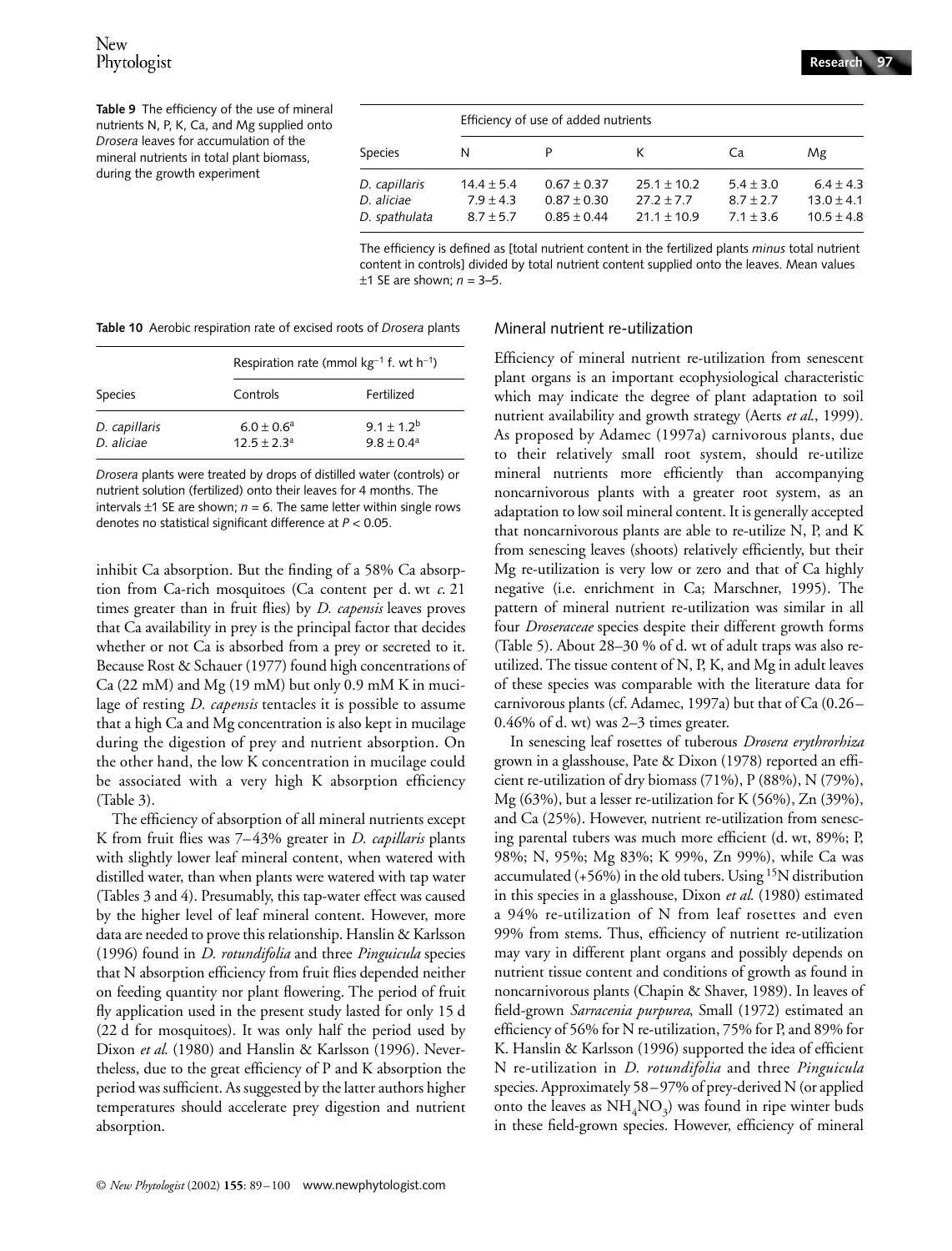|                                                      |                          |                      | Total root uptake<br>(% of controls) |                          |                          |                         |                      | Root uptake rate<br>(% of controls) |                          |                          | Root<br>d. wt            | Root                     |
|------------------------------------------------------|--------------------------|----------------------|--------------------------------------|--------------------------|--------------------------|-------------------------|----------------------|-------------------------------------|--------------------------|--------------------------|--------------------------|--------------------------|
| <b>Species</b>                                       | N                        | P.                   | K                                    | Ca                       | Mg N                     |                         | P                    | $(\% )$<br>K<br>Ca<br>Mg            | length<br>$(\% )$        |                          |                          |                          |
| D. capillaris<br>D. aliciae<br>D. spathulata<br>Mean | 213<br>152<br>158<br>174 | 53<br>78<br>77<br>69 | 187<br>240<br>182<br>203             | 154<br>225<br>166<br>182 | 143<br>234<br>215<br>197 | 157<br>86<br>127<br>123 | 43<br>40<br>63<br>49 | 138<br>125<br>147<br>137            | 115<br>117<br>137<br>123 | 106<br>121<br>177<br>135 | 150<br>213<br>129<br>164 | 119<br>116<br>109<br>115 |

The uptake rates are calculated as the increase in total nutrient content *minus* the content supplied onto the leaves, related to mean root d. wt. ([initial d. wt + final d. wt]: 2), and expressed as percentage of the controls. The values of final root d. wt and root length of the fertilized variant, both as percentage of the controls, are also shown for comparison. Mean values for the three species are always shown. All values are based on mean values in Tables 6–8.

nutrient re-utilization might differ considerably in the case of nutrient translocation to other growing young leaves during the growing season and/or in evergreening species, or to dormant winter buds (or aestivating tubers; *sensu* Marschner, 1995).

Aerts *et al*. (1999) summarized data on N and P re-utilization from senescent leaves of plants growing in temperate bogs and fens, that is habitats of many carnivorous plant species. Although the mean N and P tissue content in the leaves of noncarnivorous bog and fen species was comparable with that of carnivorous plants (cf. Juniper *et al*., 1989; Adamec, 1997a) the mean efficiency of N re-utilization from senescent leaves of carnivorous plants of *c*. 70–75% is *c*. 25% greater than that in the bog and fen species; in the case of P, the mean of *c*. 75–80% is greater by *c*. 20–25%.

#### Effect of leaf nutrient supply on growth

The design of the growth experiment with three *Drosera* species made it possible to test the effect of foliar mineral nutrition on mineral uptake by roots. This experiment partly repeated one that was performed under less accurately controlled conditions (Adamec *et al*., 1992). *D. capillaris* and *D. aliciae* belong to the group of 'nutrient-requiring species' and can markedly enhance their growth as a result of both leaf and root nutrient supply (Adamec, 1997a). Such information is not available for *D. spathulata*. The mineral nutrient solution used for the leaf nutrient supply contained mineral elements at ratios that corresponded to their content in plant tissues rather than in insects. The total amount of N supplied to one plant during the 125-d experiment was equal to *c*. 34% of total N in one fruit fly, 85% of total P and K, while 2250% of total Ca and 270% of Mg.

Judging from the length of the longest leaf and number of live leaves, the growth of the all the *Drosera* species was zero during the first month (Fig. 1), possibly due to a transplantation effect. The marked reduction in the number of leaves in *D. aliciae* during the last month could be caused by a higher sensitivity of this species to high temperatures or to low RH. Leaf nutrient supply led to increased growth rates in all three **Table 11** Total root uptake of mineral nutrients in three *Drosera* species in the growth experiment in the fertilized variant, expressed as percentage of the controls, and theoretical root uptake rates of mineral nutrients in the fertilized variant

*Drosera* species over the experiment so that the increase of total plant biomass in the fertilized variants was 81–120% greater than that in the controls (Table 6). Leaf nutrient supply slightly decreased the root : shoot ratio of d. wt in *D. capillaris* and *D. spathulata* but not in *D. aliciae*. By contrast in an analogous study (Adamec *et al*., 1992), roots of leaf-fertilized variants were 2.0–2.5 times longer than in the controls, while in the present study, they were longer by only 9–19% (Tables 6 and 11). Leaf nutrient supply also markedly supported flowering in *D. capillaris* and *D. spathulata*, while the control plants did not flower at all. Thum (1988) explained a similar result in insect-fed *D. rotundifolia* as faster reaching a minimum plant size necessary for flowering.

The tissue content of N, K, and Mg in the biomass of the three *Drosera* species (Tables 7 and 8) lay well within a usual range published for carnivorous plants (Juniper *et al*., 1989; Adamec, 1997a). However, in the all species, the P tissue content both in roots, shoots and reproductive biomass was very low (0.012–0.054% of d. wt) indicating that the plant growth could be P limited. The P content in roots was about half that found in shoots. This might suggest that a part of root biomass (primary cortex in basal zone) was senescent in all the species. Very low P tissue content in the experimental plants could reflect very low available P content in the fen soil used (Table 1d). However, the leaf nutrient supply increased P tissue content in neither roots nor shoots, except in *D. aliciae* roots (Table 7), but plant growth was nevertheless enhanced. As a result of a high available Ca soil content, Ca tissue content in both roots (0.30–0.48% of d. wt; Table 8) and shoots  $(0.57-0.75\%$  of d. wt) in the three species was  $3-5$  times greater than it was usually estimated to be in carnivorous plants (cf. Juniper *et al*., 1989; Adamec, 1997a).

The leaf supply of relatively small amounts of mineral nutrients onto the leaves, as a substitution for prey-derived nutrients, led to increased N, P, K, Ca, and Mg accumulation in the total biomass of 1.4–2.2 times greater compared with the controls (Tables 7 and 8). Except for P, it is evident that a dominant proportion of these accumulated nutrients (*c*. 77– 96%) had to be taken up from the soil by roots. The theoretical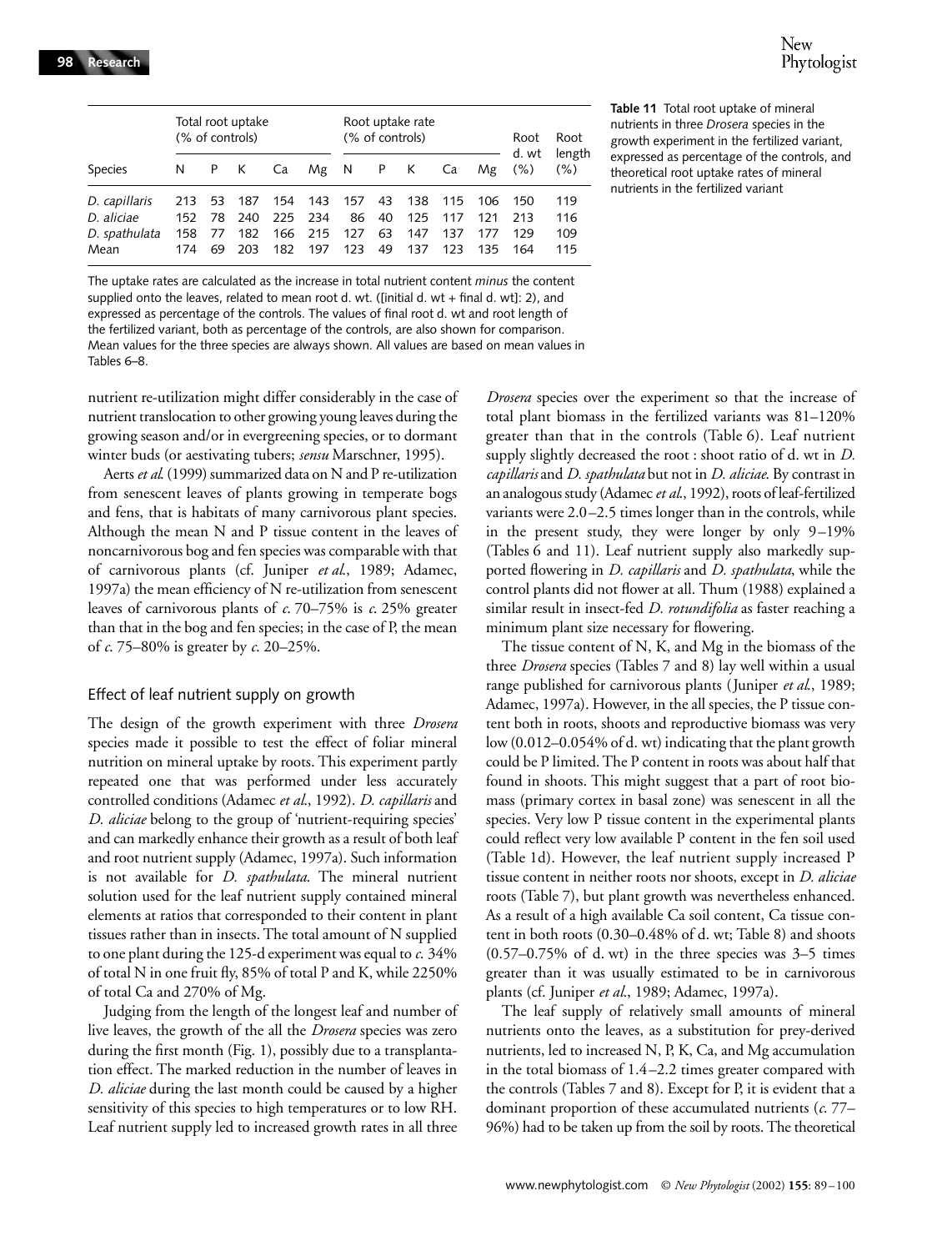efficiency of the use of single supplied mineral nutrients for their own increased accumulation in total plant biomass ranged from 5.4–27.2 for N, K, Ca, and Mg, but only 0.67–0.85 for P (Table 9). The very low efficiency of P use (cf. Adamec *et al*., 1992) raises the question of whether the supplied phosphate was really taken up by leaves or whether the soil P content was extremely low for plant growth. The highest values were usually estimated in *D. aliciae*, due to its low initial biomass and high growth rate. Thus, the leaf-supplied mineral nutrients stimulated roots in an unknown way to take up extra mineral nutrients from the soil. So far, this phenomenon has been found in several temperate or (sub)tropical *Drosera* and *Pinguicula* species under various experimental conditions (Oosterhuis, 1927; Pate & Dixon, 1978; Aldenius *et al*., 1983; Karlsson & Carlsson, 1984; Adamec *et al*., 1992; Hanslin & Karlsson, 1996). In the latter field study, feeding of three *Pinguicula* species on prey in addition to natural catch of prey led to increased growth and N accumulation in the biomass. About 20–67% (mean 39%) of the increased N amount was estimated to be absorbed directly from the additional prey, while the remaining part (33–80%; mean 61%) was taken up by roots, as a result of root stimulation. Thus, on an ecological basis, natural catch of prey could *directly* provide only a minor part of N (2–40%) from the total seasonal N turnover (or gain) but the remaining part was *indirectly* provided as stimulation of N root uptake (Karlsson *et al*., 1994; Hanslin & Karlsson, 1996). It is highly probable that these relations held also for P uptake. Recently, Osaki *et al*. (1997) have hypothesized the mechanism of root-shoot signalling of N nutrition in plants.

It follows from studies on *Pinguicula vulgaris* that the stimulation effect on roots was caused only by a combined leaf supply of  $N + P$  + microelements and occurred mainly in a nutrient-rich soil (Aldenius *et al*., 1983; Karlsson & Carlsson, 1984). As hypothesized by Adamec *et al*. (1992) and Hanslin & Karlsson (1996) the stimulation of total root nutrient uptake could be caused by a higher efficiency of root uptake (i.e. higher uptake rate per unit root biomass) or bigger roots. In the present study, the measurement of respiration rate of whole roots, as a criterion of root metabolic activity, has given ambiguous results (Table 10). As shown in Tables 7 and 8, about 1.4–2.4 times (mean 1.7–2.0) more total N, K, Ca, and Mg was taken up by roots of leaf-fertilized plants compared with the controls (Table 11). However, when a theoretical mean root uptake rate (per unit mean root d. wt) is taken into account it reached only 86–177% (mean 123–137%) of the controls (Table 11). The increase in total N, K, Ca, and Mg in the leaf-fertilized variants corresponded much better to relative increase in root d. wt (mean 164%) than to root length (mean 115%; Table 11). Thus, the effect of the leaf nutrient supply on mineral nutrient uptake by roots in the three *Drosera* species could be caused mainly (*c*. 70–85% of the effect) by increased root biomass, while only to a lesser extent by increased root uptake rate (*c*. 15–30% of the effect) or

increased root length (*c*. 17%). As only youngest parts of roots are usually active in mineral ion uptake (e.g. Marschner, 1995) it might be assumed that the active zone of roots in the leaf-fertilized variants is longer than that in the controls. As a much lower proportion of seasonal turnover of K, Ca, and Mg is absorbed from natural catch of prey in carnivorous plants than in the case of N and P (Watson *et al*., 1982; Karlsson, 1988) the stimulation effect on roots should be greater for K, Ca, and Mg than for N and P. Otherwise, the growth enhancement due to carnivory would be limited by shortage of K, Ca, and Mg.

### **Conclusions**

It is evident that two types of efficiencies of nutrient absorption from prey may be distinguished in carnivorous plants. Under glasshouse conditions, the efficiencies found (Dixon *et al*., 1980; Hanslin & Karlsson, 1996) may be referred to as *physiological* as they represent the potential digestive and absorptive capacity of plants. Whereas, under field conditions, due to washing away of released nutrients and prey by rain, the *ecological* efficiency of nutrient absorption from nonrobbed prey may be considerably lower. Carnivorous plants re-utilize N, P, and K from their senescing shoots much more efficiently than do accompanying noncarnivorous plant species growing in the same habitats. Such an ecophysiological trait represents an important plant adaptation to combined unfavourable soil conditions along with catching of prey. However, in spite of growing in Capoor soils, carnivorous plants did not develop a special physiological mechanism to re-utilize Ca. They lose great amounts of Ca in senescent biomass. The absence of clear relationships between the tissue content of mineral nutrients and leaf nutrient supply (Tables 7 and 8) supports the view that mineral nutrient tissue content alone may not reflect an enhanced nutrient uptake from carnivory or soil nutrient supply in carnivorous plants (Adamec, 1997a).

The main nutritional benefit from carnivory may be based on increased root uptake of mineral nutrients from soils. Since the prevailing amount of mineral nutrients in carnivorous plants is gained by roots, the activity of which is stimulated by leaf nutrient absorption from prey, knowledge of their adaptations and functions is crucial for understanding mineral nutrition of carnivorous plants.

# **Acknowledgements**

This study was funded by the Grant Agency of the Academy of Sciences of the Czech Republic (Project No. A6005909) and partly by the Research Programme of the Academy of Sciences of the Czech Republic (No. AV0Z6005908). Thanks are due to Mrs H. Strusková, Mrs M. Sergejevová, and Dr J. Bastl for skilful chemical analyses, Miss I. Pípalová, Mrs E. Zabilková, and Mrs H. Brabcová for technical assistance,